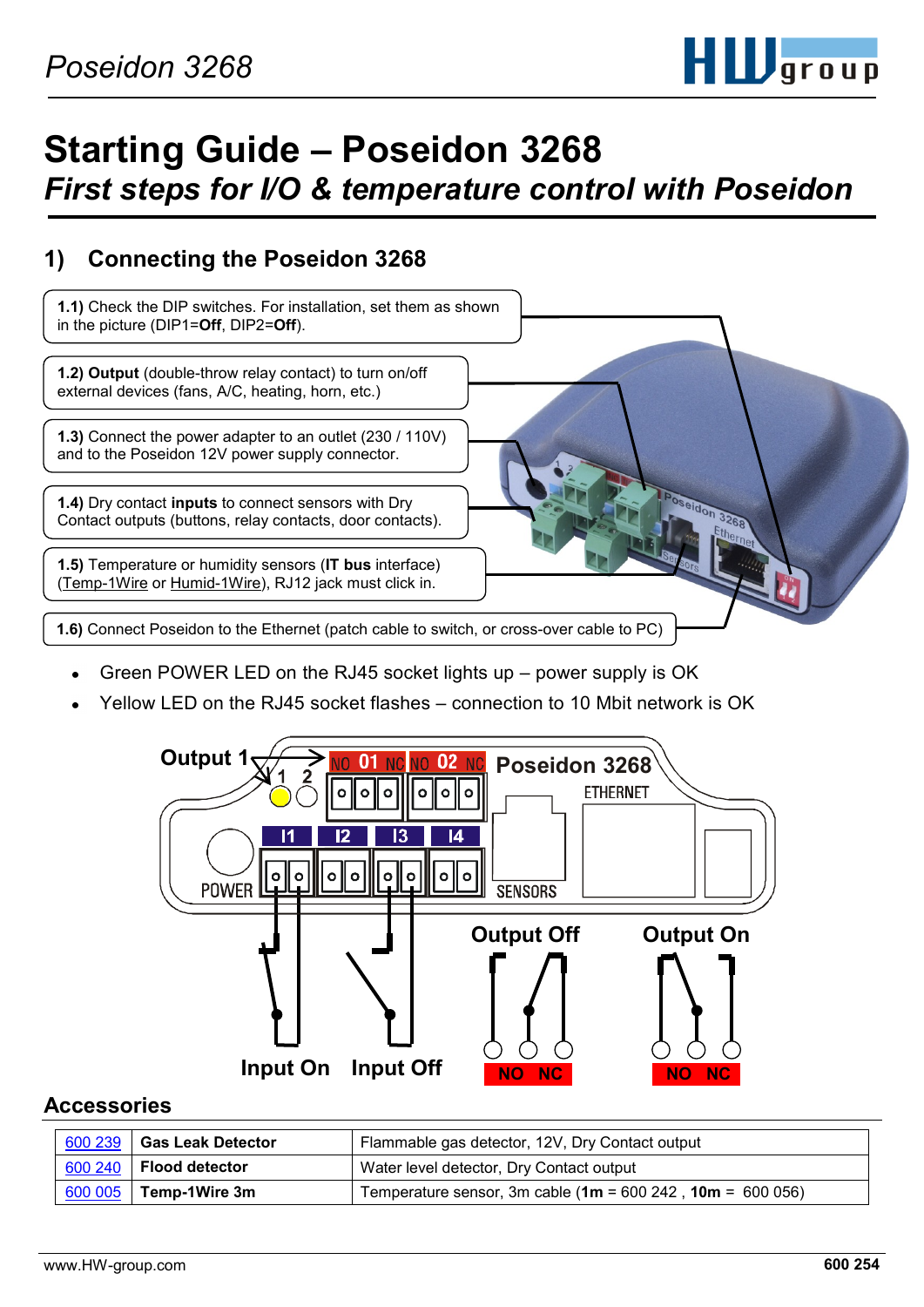Poseidon 3268 – starting guide HW group

[600](http://www.hw-group.com/products/sensors/Flood_detector_cz.html) <sup>240</sup> **PowerEgg** Power detector / control - 110/230V mains voltage detector (connect to

# **2) Configuring the IP address – UDP Config**

The **UDP Config** executable is located in the root of the supplied CD (Windows and Linux version), or it can be downloaded at [www.HW-group.com,](http://www.hw-group.com/) Software -> UDP Config.

- Click the icon to run **UDP Config**. The program automatically starts searching for connected devices.
- Click the **Find Devices** button to start searching for devices.

The program looks for devices on your local network. To identify a particular Poseidon unit, look at its MAC address (printed on the label at the bottom of the unit). Double

click a MAC address to open a dialog window with basic device settings.

#### **Configure network parameters**

- IP address / HTTP Port (default is 80)
- Network mask
- Gateway IP address
- Device name (optional)

Click the **Apply Changes** button to save the settings.

*Note: Contact your network administrator if you are unsure about these settings.* 



| $H\blacksquare$<br>www.HW-group.com | 2.2.1        | www.hw-group.com<br>Setup utility for the HW group devices | IP address:<br>Netmack:<br>Gateway: | 192.168.1.214<br>255 255 255 0<br>192.168.1.253 | <b>Find Devices</b><br>58 |  |  |
|-------------------------------------|--------------|------------------------------------------------------------|-------------------------------------|-------------------------------------------------|---------------------------|--|--|
| <b>Jevice list:</b>                 |              |                                                            |                                     |                                                 |                           |  |  |
| MAC.                                | Name         | IP                                                         | Device type                         | Port                                            | Parameters                |  |  |
| 00:04:59:01:E0:30                   |              | 80.250.21.88                                               | IP Watchdog lite                    | 99                                              | TCP setup=Y               |  |  |
| 00:04:59:03:00:0A                   |              | 80.250.21.85                                               | Poseidon model 3265                 | 80                                              | TCP setup=Y               |  |  |
| 00:04:59:00:AA:E2                   |              | 192.168.1.61                                               | Unspecified device                  | 23                                              | TCP setup=Y, TEA=N, NVT=Y |  |  |
| 00:04:59:00:44:E3                   |              | 192 168 1 62                                               | Unspecified device                  | 23                                              | TCP setup=Y, TEA=N, NVT=Y |  |  |
| 00:04:59:00:AC:48                   |              | 192.168.1.65                                               | Unspecified device                  | 23                                              | TCP setup=Y, TEA=N, NVT=Y |  |  |
| 00:04:59:00:AC:49                   |              | 192.168.1.64                                               | Unspecified device                  | 23                                              | TCP setup=Y. TEA=N. NVT=Y |  |  |
| 00:04:59:00:AR FR                   |              | 19216812                                                   | Unspecified device                  | 23                                              | TCP setup=Y. TEA=N. NVT=Y |  |  |
| 00:04:59:03:0E:AF                   |              | 80.250.21.87                                               | Damocles model MINI                 | 80                                              | TCP setup=N               |  |  |
| 00:04:59:03:0C:2C                   |              | 80.250.21.84                                               | Poseidon model 1250                 | 80                                              | TCP setup=Y               |  |  |
| 00:04:59:03:10:04                   | Jan test 485 | 192.168.1.148                                              | Poseidon model 1250                 | 80                                              | TCP setup=Y               |  |  |
| 00:04:59:03:00:48                   |              | 80.250.21.86                                               | Damocles model 2404                 | 80                                              | TCP setup=Y               |  |  |
|                                     |              |                                                            |                                     |                                                 |                           |  |  |
|                                     |              |                                                            |                                     |                                                 |                           |  |  |
|                                     |              |                                                            |                                     |                                                 |                           |  |  |
|                                     |              |                                                            |                                     |                                                 |                           |  |  |

I1..I4 of a Poseidon) and switch (connect to O1 / O2 of a Poseidon 3268)

UDP Setup 2.2.0 for HW group products (www.hw-group.com)

| Name:                   | IP address:                               | Port: |
|-------------------------|-------------------------------------------|-------|
|                         | 80.250.21.85                              | : 80  |
|                         | <b>MAC</b>                                |       |
| Open in WEB Browser     | 00:04:59:03:0D:0A                         |       |
| Mask:                   | FW version:                               |       |
| 255.255.255.240         | 3.0.2                                     |       |
| Gateway:                | Device type:                              |       |
| 80.250.21.81            | Poseidon model 3265                       |       |
| Enable IP access filter | DHCP:                                     |       |
| IP filter value:        | Not supported                             |       |
| 0.0.0.0                 | <b>F</b> Enable NVT                       |       |
| IP filter mask:         | Enable TCP setup                          | Open  |
| 0.0.0.0                 | Enable DHCP                               |       |
| Default values          | Enable TEA authorization                  |       |
| by Load defaults        |                                           |       |
|                         | $\nabla$ Check if new IP address is empty |       |
| Cancel                  | Apply changes                             |       |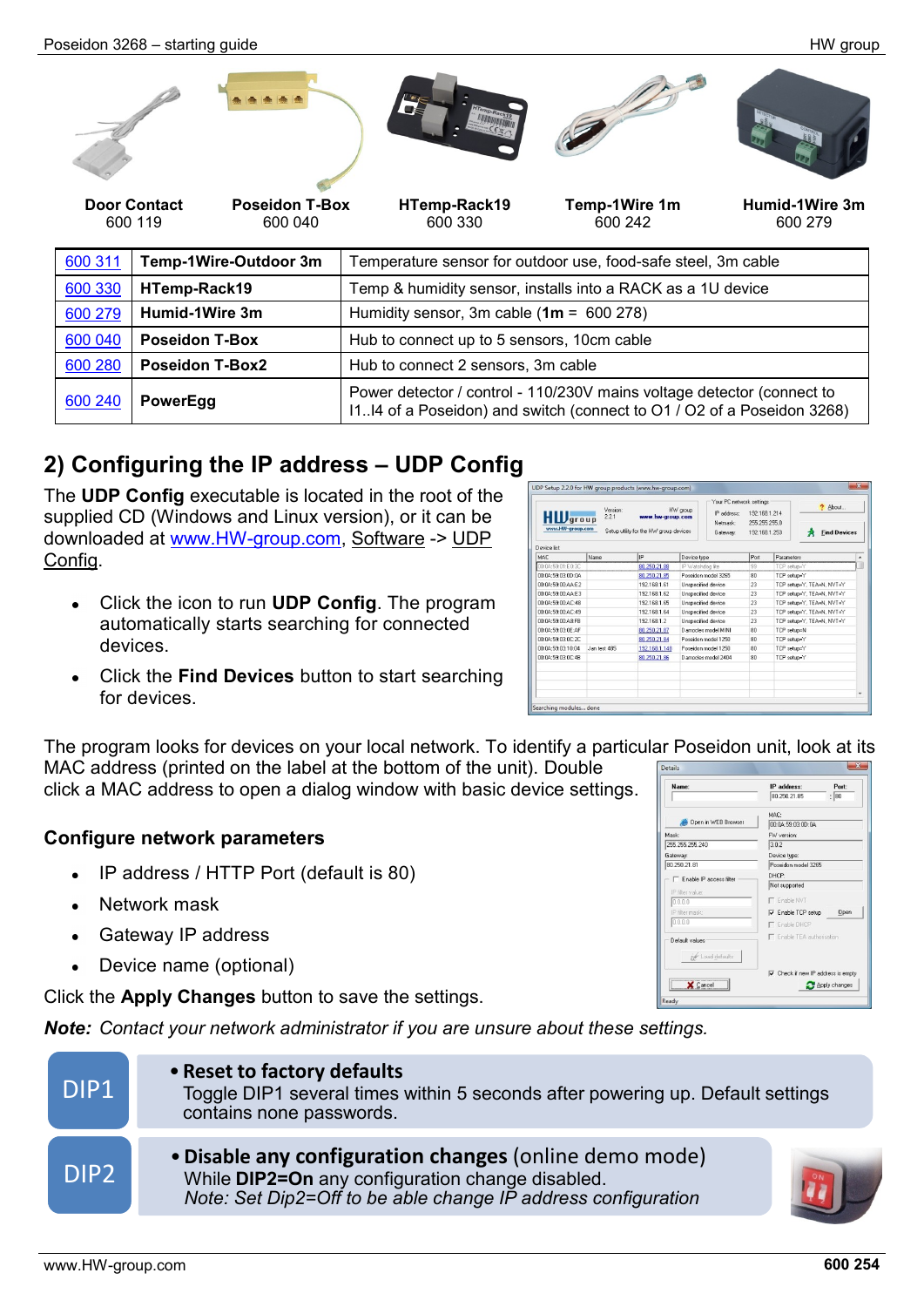## **3) Configuring the Poseidon with a web browser**

Enter the IP address of the device to the address field in your web browser, or run **UDP Config** and click the IP address in the list of devices.

| <b>Device IP address</b><br>Poseidon model 3268 - Windows Internet Explorer |                                                 | Sensor input No.                        |                                           | Reading at the last<br>page update                                                 |                                    | Alarm definition for<br>each input<br>$\Box$ D $\Box$   |
|-----------------------------------------------------------------------------|-------------------------------------------------|-----------------------------------------|-------------------------------------------|------------------------------------------------------------------------------------|------------------------------------|---------------------------------------------------------|
| v                                                                           | $\epsilon$ http://192.168.5.79/index.htm        |                                         | <b>Poseidon model 3268</b>                | $\mathcal{F}_{\mathcal{T}}\ \times\ $<br>▾╎                                        | Google                             | - م                                                     |
|                                                                             |                                                 |                                         | <b>Dry Contact Inputs</b>                 |                                                                                    |                                    |                                                         |
|                                                                             | <b>Name</b>                                     | <b>Number</b>                           | <b>Current Value</b>                      |                                                                                    | <b>Alarm Alert</b>                 |                                                         |
|                                                                             | Binary 1<br>Binary 2                            | I <sub>1</sub><br>12                    | $0($ Off $)$<br>0(Off)                    |                                                                                    | <b>Disabled</b><br><b>Disabled</b> |                                                         |
| Unique sensor ID                                                            | Binary 3                                        | 13                                      | 0(Off)                                    |                                                                                    | <b>Disabled</b>                    | Alert to a reading out                                  |
| (serial number)                                                             | Binary 4                                        | I <sub>4</sub>                          | 1(On)                                     |                                                                                    | Disabled                           | of the safe range                                       |
|                                                                             |                                                 |                                         | <b>Sensors</b>                            |                                                                                    |                                    |                                                         |
| <b>Name</b><br>Sensor 240                                                   |                                                 | <b>ID</b><br>61423                      | <b>Current Value</b><br>22.6 °C           | <b>Safe Range</b><br>10.060.0                                                      |                                    | <b>Alarm Alert</b><br><b>Disabled</b>                   |
|                                                                             | Device name:<br>Web Configuration:<br>Firmware: | Terminal Configuration (TCP Setup):     | Flash Setup                               | Connect with Telnet to 192.168.5.79 Port 99<br>Version: 3.0.3 (update) / MIB / XSD |                                    |                                                         |
|                                                                             |                                                 |                                         | For more information try www.HW-group.com |                                                                                    |                                    | Description of SNMP<br><b>MIB and values.XML</b>        |
| Device name                                                                 |                                                 | Detailed configuration<br>"Flash setup" |                                           |                                                                                    |                                    | This text can be changed, see<br>the manual for details |

- **Current Value** current reading of the corresponding connected sensor. "–999.9" means that the sensor is not available or was initialized only after the device was powered up.
- **Safe Range**  range of readings considered OK (no alarm).  $\bullet$
- **Alarm Alert**  defines, for each sensor, whether alarm alerts are enabled and their destination.
- **"For more information"** info about the servicing organization, configurable in "Telnet setup".

#### **Retrieving current readings**

- **XML /values.xml** file, format described using XSD for download on the main page, detailed comments on XML structure are available in the manual.
- **SNMP**  the **poseidon.mib** description file can be downloaded from the main page. The SNMP ports (defaults are 161 and 162) can be changed in Flash setup.
- **Modbus/TCP**  structure description is available in the manual, or in application examples.  $\bullet$ Standard port 502 is open for reading.